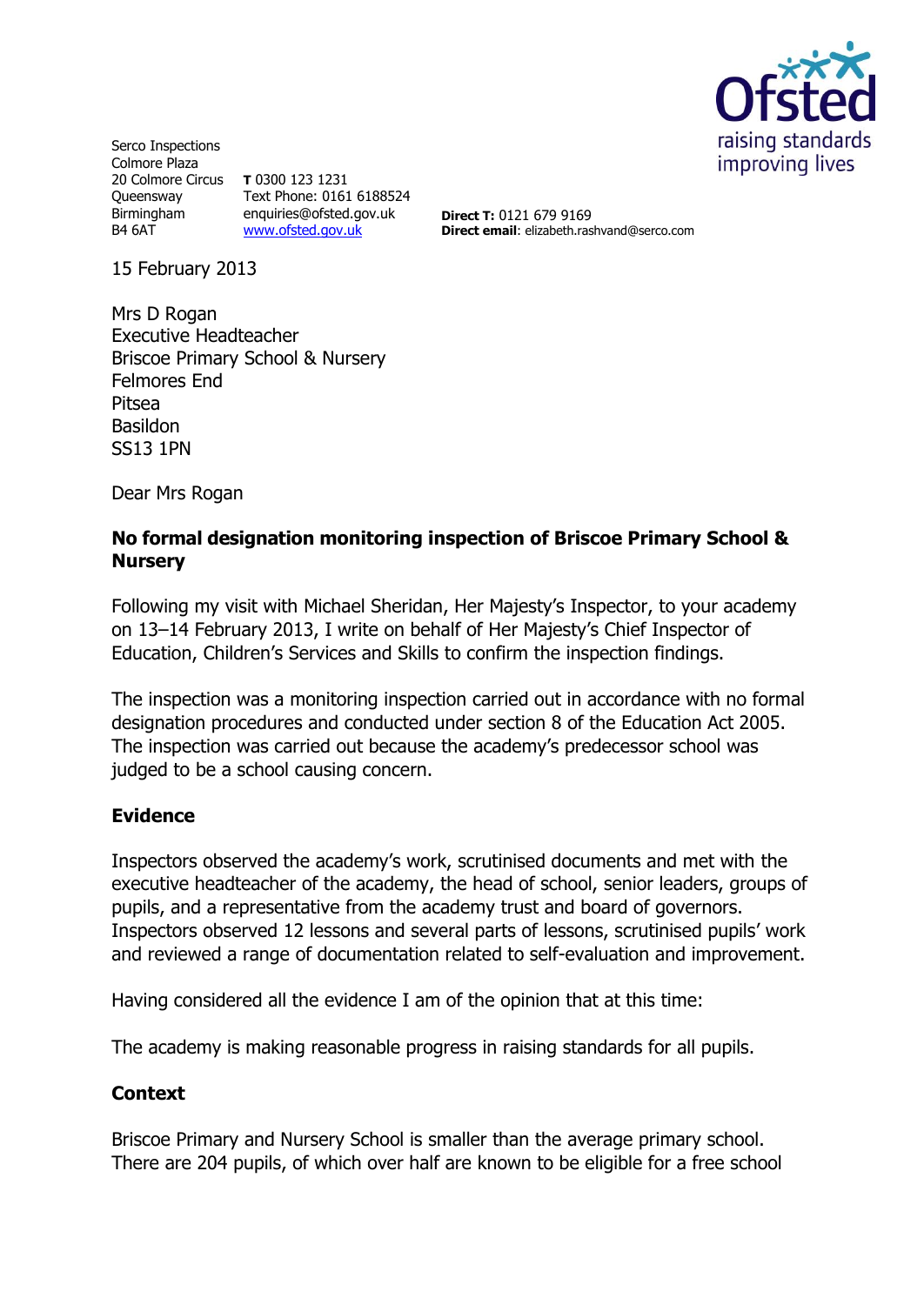

meal. The proportion of pupils from minority ethnic groups is below the national average, as is the proportion who speak English as an additional language. The proportion of disabled pupils and those who have special educational needs is above average, and the proportion supported by school action plus or through a statement of special educational needs is well above average. A high number of pupils join or leave the academy during the year. The school became an academy at the start of this academic year as part of the HEARTS Academy Trust. A number of staff either left or joined the academy at this time. The academy trust consists of two schools led by an executive headteacher, each with its own head of school.

# **Achievement of pupils at the academy**

A continuing trend of improvement in English is clearly evident across the academy and achievement gaps between different groups of pupils are closing, particularly for those known to be eligible for a free school meal. Analysis of teacher assessments and observations of lessons in Key Stage 1 confirm that attainment in reading and writing is likely to be broadly average by the end of the current Year 2. This is due to the consistently outstanding teaching in Reception of phonics (the sounds children need to know in order to read), which is built on effectively in Years 1 and 2 to ensure that pupils make good progress in their reading and writing. Handwriting is taught effectively within the phonics programme and as a result, the vast majority of pupils in Year 2 write letters correctly in a neat joined style. However, the academy has recognised that some pupils find difficulty in transferring their good phonic knowledge in reading to support accurate spelling of more complex words in writing.

Inspection evidence confirms that pupils in Key Stage 2 are continuing to develop their reading and writing skills effectively, and are on track to reach average standards overall by the end of Year 6. Consistently high-quality teaching, thorough marking of pupils' work and high expectations at the end of this key stage provide the ideal climate for learning in English and support rapid progress in writing. Consequently, the majority of the pupils in Year 6 are writing at the expected National Curriculum level, with several writing at the higher Level 5. Higher-ability pupils in Year 5 benefit greatly from working with these Year 6 pupils and as a result, their achievement is particularly good. For instance, one wrote in their account of a ghostly, elderly couple playing the piano, 'Suddenly, he turned around seeing her pale complexion, like she was real! Playing a duo they took care with each note they were tapping. Together they turned their heads, not even to stop playing the onyx black and clear white keys.' This imaginative use of descriptive language is a strong feature in many of the pupils' books at the end of Key Stage 2, and a growing feature in other year groups.

This improving level of performance in English is yet to be seen in mathematics. This is because of the remaining gaps in pupils' mathematical knowledge and understanding. Pupils in Years 5 and 6 have a lot of catching up to do to make the progress expected of them in mathematics. Pupils in Year 6 are making rapid progress but still have considerable gaps in their knowledge and find some learning difficult because of these gaps. Leaders have identified this as a significant challenge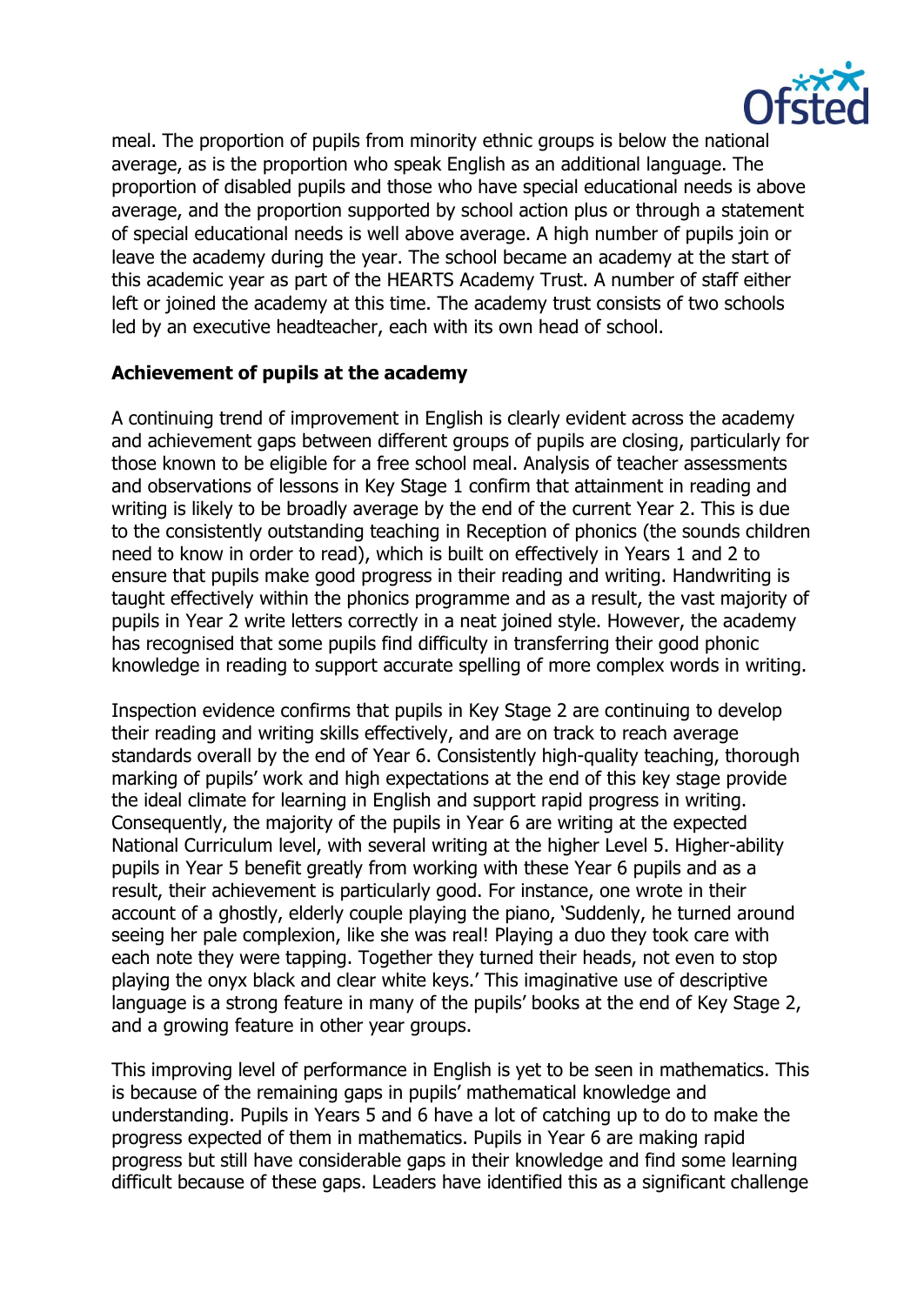

and have committed resources to help pupils in Year 5 to close these gaps before they enter Year 6. Pupils are making better progress throughout the academy, although this varies between classes because of differences in the quality of teaching. Attainment in mathematics is predicted to be still below average in the Key Stage 2 national tests this year.

Early number development starts well in the Early Years Foundation Stage, where children become familiar with number, learn to count forwards and backwards and complete simple arithmetic with numbers up to twenty. Children in the Early Years Foundation Stage enjoy working with number and often apply what they have learnt from taught sessions in their independent play.

Disabled pupils and those who have special educational needs make generally good progress in class and over time because of the good-quality support provided, either in class or in small groups withdrawn from lessons.

## **The quality of teaching**

The quality of teaching continues to improve but some inconsistencies still remain. Inspection evidence and a review of lesson observations by senior staff confirm that there is no inadequate teaching within the academy. In the best lessons, teachers use their good subject knowledge, especially in English, to challenge pupils' thinking, extend learning and facilitate good achievement. Consistently high-quality teaching in the Early Years Foundation Stage ensures that children make rapid progress in all areas of learning. Effective use of assessment information ensures that activities are very carefully matched to the needs of these children, both in the indoor and outdoor learning environments. As a result nearly all children, including those known to be eligible for a free school meal, are on track to reach age-related expectations in all areas of learning by the time they join Year 1.

The quality of teaching in Key Stage 1 and 2 is more variable. It is best at the end of Key Stage 2, where it is consistently good or better. In the best lessons, teachers demonstrate good subject knowledge in writing and mathematics. Pupils' behaviour is managed well and all teachers and support staff establish very positive relationships with the pupils in the class or small groups. Detailed lesson planning includes clear learning intentions. These are linked carefully to success criteria shared with the pupils to support the assessment of progress. Teachers make good use of information and communication technology to enhance their teaching. For example, in an English lesson for pupils in Years 4 and 5, the newly qualified teacher played pupils a video of an adult conversation so they could transcribe dialogue that included the correct punctuation for direct speech. In another lesson for pupils in Year 1 and 2, the teacher made very good use of a digital scanner to share a pupil's piece of writing with the class to consolidate learning and celebrate achievement.

In the small number of lessons that still require improvement, teachers ask questions that are often too superficial to deepen pupils' understanding. The pace of these lessons is too slow because there is too much talking by the teacher and not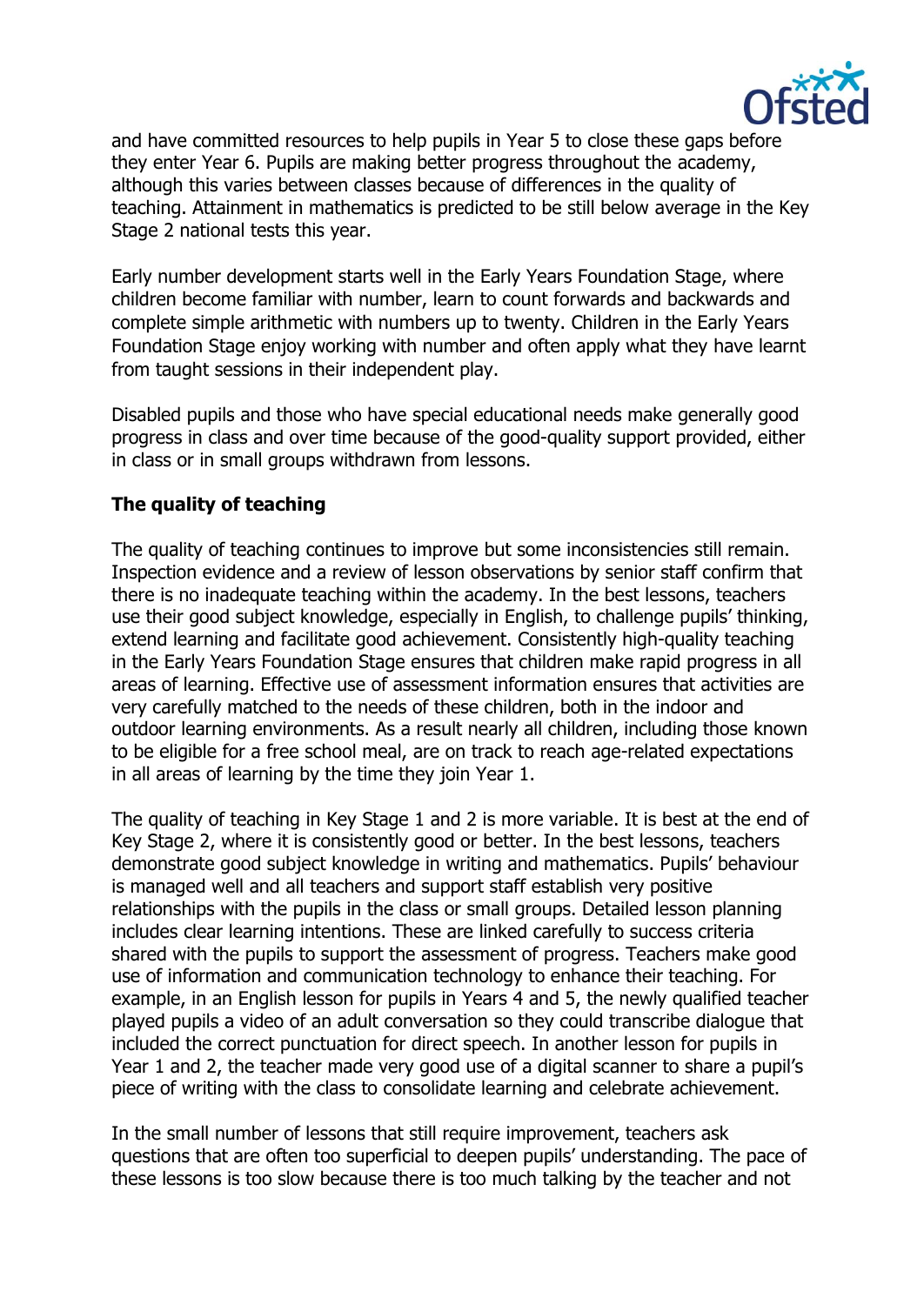

enough time spent on consolidating pupils' learning. This is particularly so in mathematics, where often there is a lack of purpose to the planning and misconceptions are not noticed quickly enough by the teacher to adjust the activities in order to advance pupils' achievement.

## **Behaviour and safety of pupils**

Inspectors noted good behaviour in all lessons, around the academy and in the playgrounds. Discussions with the school council reflect these changes. Pupils say that they are much happier in school because behaviour has improved, and that this has been noticed by their parents. One pupil said that she knows her parents are pleased about the changes to the academy because, 'All they are getting is good news about me!' Relationships are increasingly positive between pupils and adults, and among pupils themselves. Pupils say that they feel safe, that there is very little bullying, and that if it does happen it is quickly dealt with by staff.

Pupils are responding well to an increasing emphasis on their spiritual, moral, social and cultural development through well-planned assemblies and the celebration of festivals. Stories and drama are used by senior staff in assemblies to encourage pupils to reflect on important values such as right and wrong and the wider world around them. As a result, pupils are thoughtful, consider the needs of others and display positive attitudes to their learning. They persevere with their work and display an increasing level of pride in their achievements. For example, many pupils write in a neat joined-up style and work in books is neat.

Pupils say that learning is becoming increasingly interesting because teachers plan exciting things for them to do, such as in science. As a result, attendance is now broadly average and continuing to improve. The number of persistent absentees has declined. However, despite some innovative use of the pupil premium (extra government funding) to ensure that eligible pupils are in school on time to receive extra support in reading, absence levels continue to fluctuate. There were several fixed-term exclusions at the start of the academic year, but all of these pupils have been successfully reintegrated back into the academy.

## **The quality of leadership in and management of the academy**

The transition from predecessor school to academy has been managed well by the executive headteacher and head of school, who demonstrate a clear drive for improvement. Collaboration between the trustees and governors from both academies is good. As a result, teamwork and the sharing of resources are becoming particular strengths. For instance, governors from both academies have participated in monitoring the impact of curriculum initiatives to improve pupils' achievement. This helps to ensure that self-evaluation is accurate. Comprehensive improvement planning includes action plans for key priorities and subject development. However, the absence of clear targets linked to pupils' achievement limits how well overall performance can be tracked. Teaching is monitored regularly by all senior staff, and